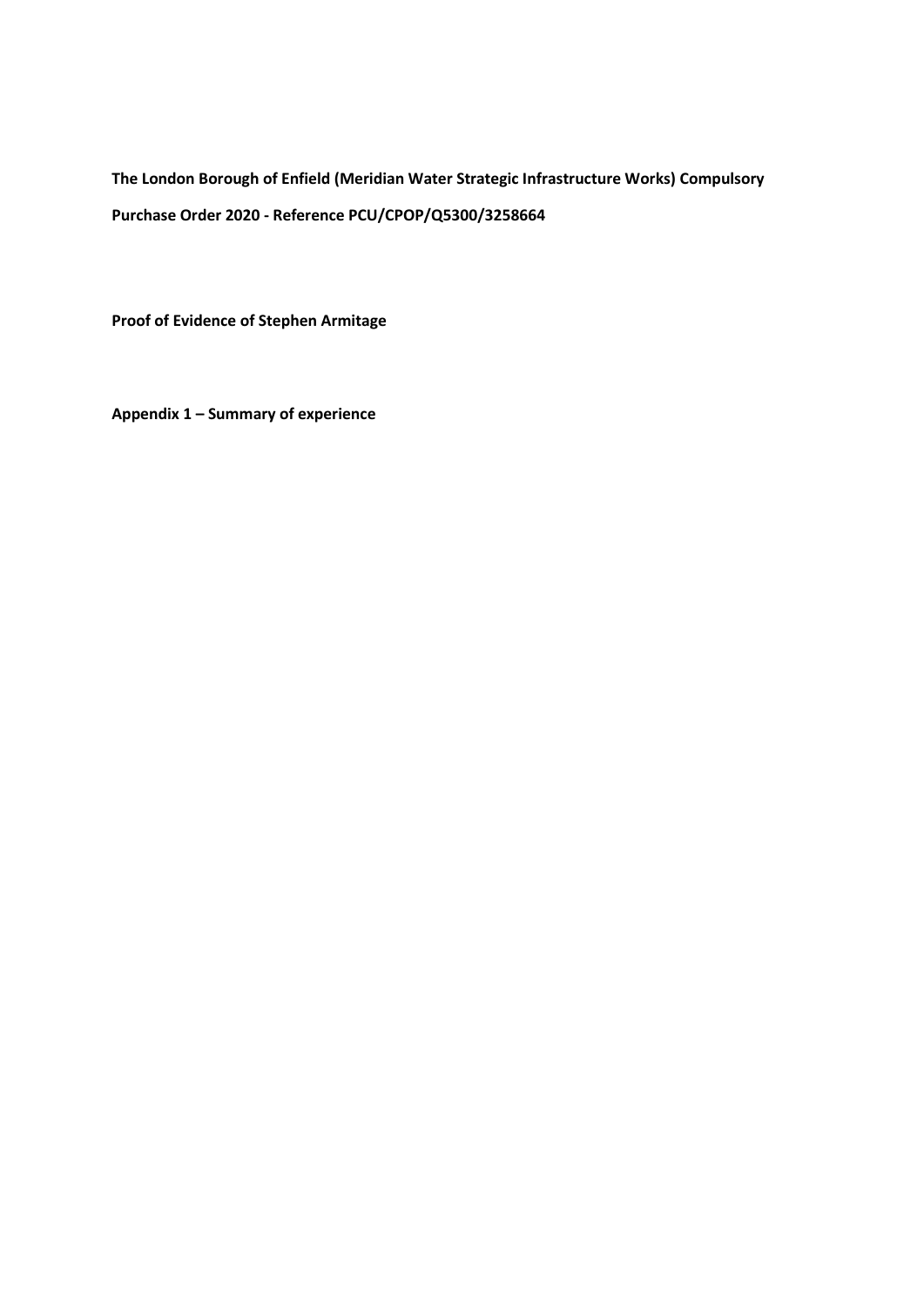| <b>Client</b>           | Project                                                           | <b>Relevance to Meridian Water</b>                                         |
|-------------------------|-------------------------------------------------------------------|----------------------------------------------------------------------------|
| <b>Westminster City</b> | Sale and development of Moxon                                     | The transaction structure secured that                                     |
| Council                 | Street Car Park, London W1                                        | key delivery issues were addressed by the                                  |
|                         |                                                                   | purchaser in the following way:                                            |
|                         | Former car park where the Council                                 | Town Planning - the Purchaser was                                          |
|                         | wished to ensure mixed use                                        | obliged to secure a satisfactory                                           |
|                         | development brought forward for                                   | planning permission within a defined                                       |
|                         | housing, amenity and retail use,                                  | programme.                                                                 |
|                         | funded by the private sector.                                     | Viability - This was a fixed price sale                                    |
|                         |                                                                   | contract with the level of affordable                                      |
|                         |                                                                   | housing being the primary variable of                                      |
|                         |                                                                   | viability. A minimum level of                                              |
|                         |                                                                   | affordable housing was defined with                                        |
|                         |                                                                   | an obligation to maximise affordable                                       |
|                         |                                                                   | provision whilst protecting viability.                                     |
|                         |                                                                   | Delivery - following conditions being<br>met the Purchaser had contractual |
|                         |                                                                   | obligations to complete the purchase                                       |
|                         |                                                                   | and commence development.                                                  |
| London                  | Procurement and set up of Housing                                 | The JV agreement set out the range of                                      |
| Borough of              | JV Agreement with Stanhope plc                                    | development issues that would be                                           |
| Hammersmith             | 20-year JV with initial development                               | handled and discharged by the JV partner                                   |
| & Fulham                | value of £300m to deliver housing                                 | to bring forward development within                                        |
|                         | on five sites followed by a pipeline                              | defined parameters. These included                                         |
|                         | of additional sites.                                              | planning permission, vacant possession,                                    |
|                         |                                                                   | due diligence and construction.                                            |
|                         |                                                                   | The delivery of property development                                       |
|                         |                                                                   | requires several interdependent strands                                    |
|                         |                                                                   | of activity to be brought together to                                      |
|                         |                                                                   | implement a scheme and this agreement                                      |
|                         |                                                                   | clearly defined these activities and                                       |
|                         |                                                                   | responsibilities.                                                          |
|                         |                                                                   | This project highlighted the range and                                     |
|                         |                                                                   | interdependency of these issues, and the                                   |
|                         |                                                                   | weight placed on them by the private                                       |
|                         |                                                                   | sector. I have applied these to Meridian                                   |
|                         |                                                                   | Water in considering the question of                                       |
|                         |                                                                   | delivery.                                                                  |
| London Borough of       | Procurement of a development                                      | Muse was selected as the development                                       |
| Lambeth                 | partner for Brixton Town Hall                                     | partner who paid a land price and                                          |
|                         | where Lambeth Council wished to                                   | through a Development Agreement were                                       |
|                         | consolidate their geographically                                  | obligated to secure planning permission,                                   |
|                         | diverse civic portfolio into a new                                | procure construction contract and                                          |
|                         | development based around the                                      | manage delivery of the civic and housing                                   |
|                         | obsolete (but listed) Brixton Town                                | scheme.                                                                    |
|                         | Hall. The scheme would be<br>delivered by the private sector with | This was a similar structure to the                                        |
|                         |                                                                   |                                                                            |

## **Table 1 - Mixed use development projects**